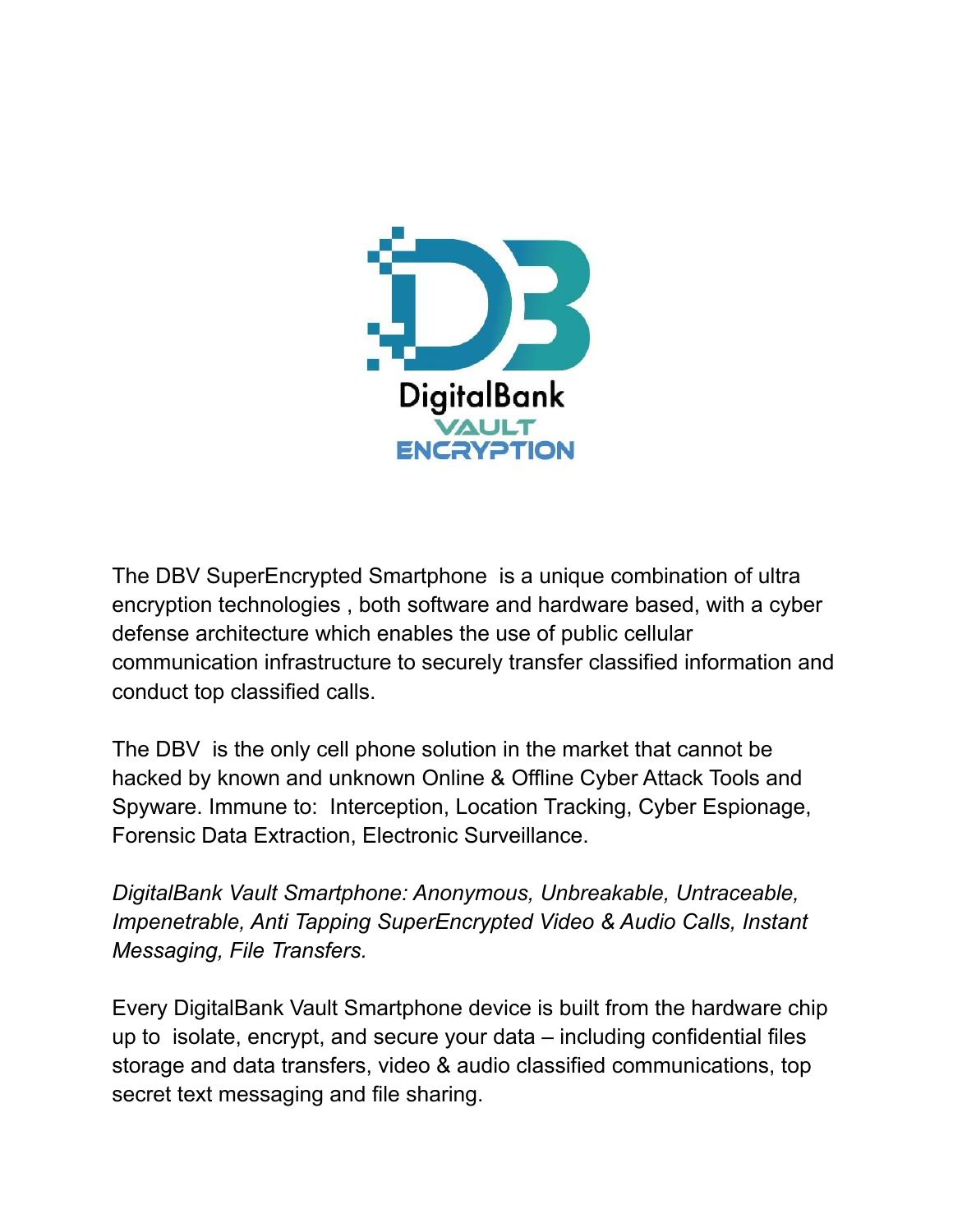DigitalBank Vault Smartphone provides strong security guarantees against both software and hardware attacks, both online or offline attacks.

DigitalBank Vault Smartphone is independent from the primary processor that runs Android, code running on the DigitalBank Vault Smartphone Encryption Processor is resistant to attacks that exploit shared resources, such as software side-channel attacks that can compromise other software executing on the same processor.

This separation means DigitalBank Vault Smartphone protects sensitive data even if the primary phone processor itself is completely compromised.

In addition to being resistant to software attacks, DigitalBank Vault Smartphone is also designed to be tamper-proof to thwart hardware attacks, which require that an attacker have physical possession of a device to extract secrets.

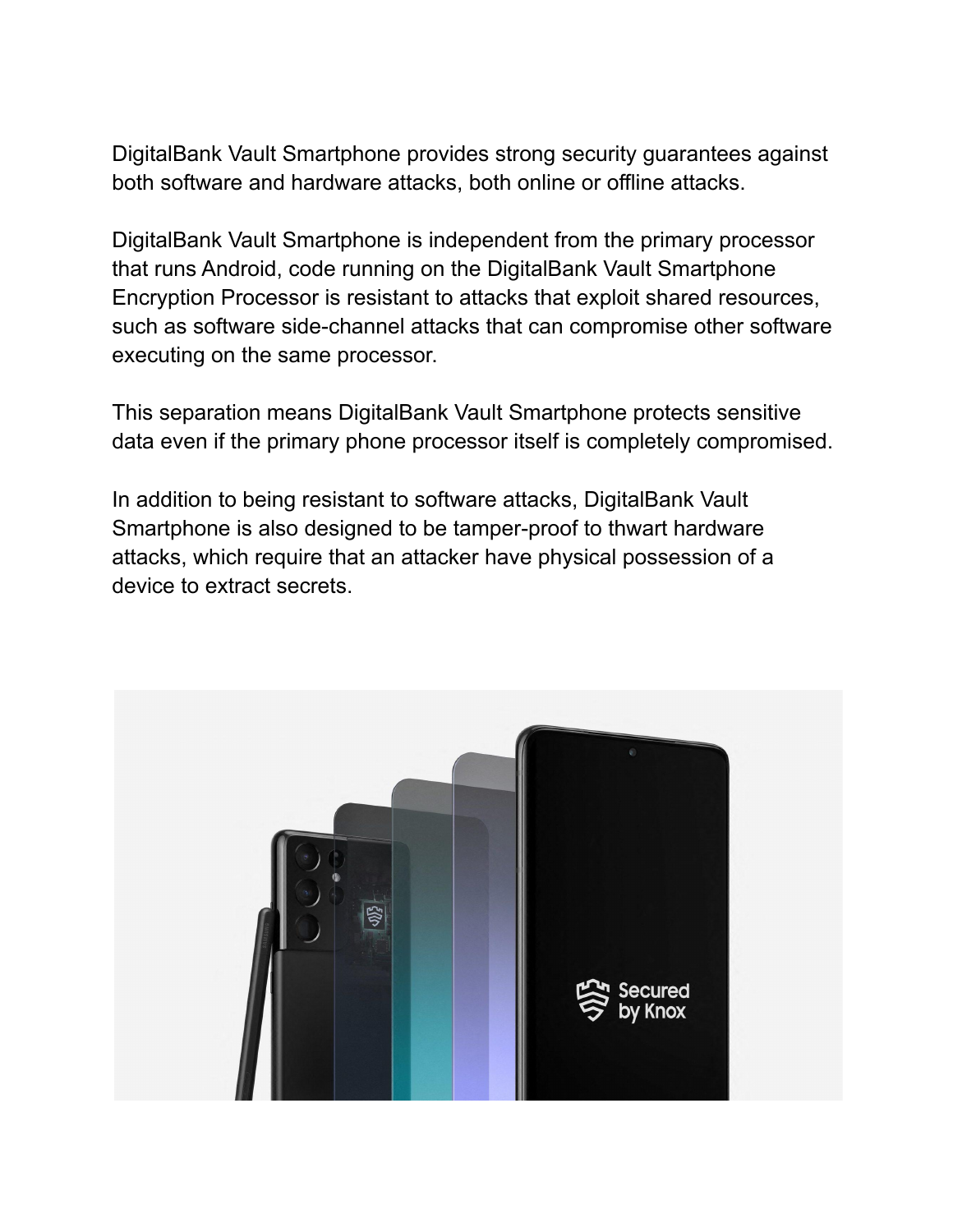# **DigitalBank Vault Smartphone is resistant to hardware attacks such as the following:**

Physical probing to disclose data Physical manipulation of the circuitry to deactivate security mechanisms Forced information leakage Hardware side-channel attacks such as differential power analysis to disclose data Fault injection to bypass security mechanisms.

The DigitalBank Vault Smartphone Super Encryption system is designed to operate separately from other SoC components. It has its own secure processing environment consisting of the DB Processor,DB SuperEncryption Engine, encrypted SRAM, and encrypted ROM.

It also provides enhanced security and data protection against various hardware-based attacks, by monitoring the hardware status and its environment using a series of security sensors or detectors including:

High and Low Temperature detectors High and Low Supply Voltage detectors Supply Voltage Glitch detector Laser detector

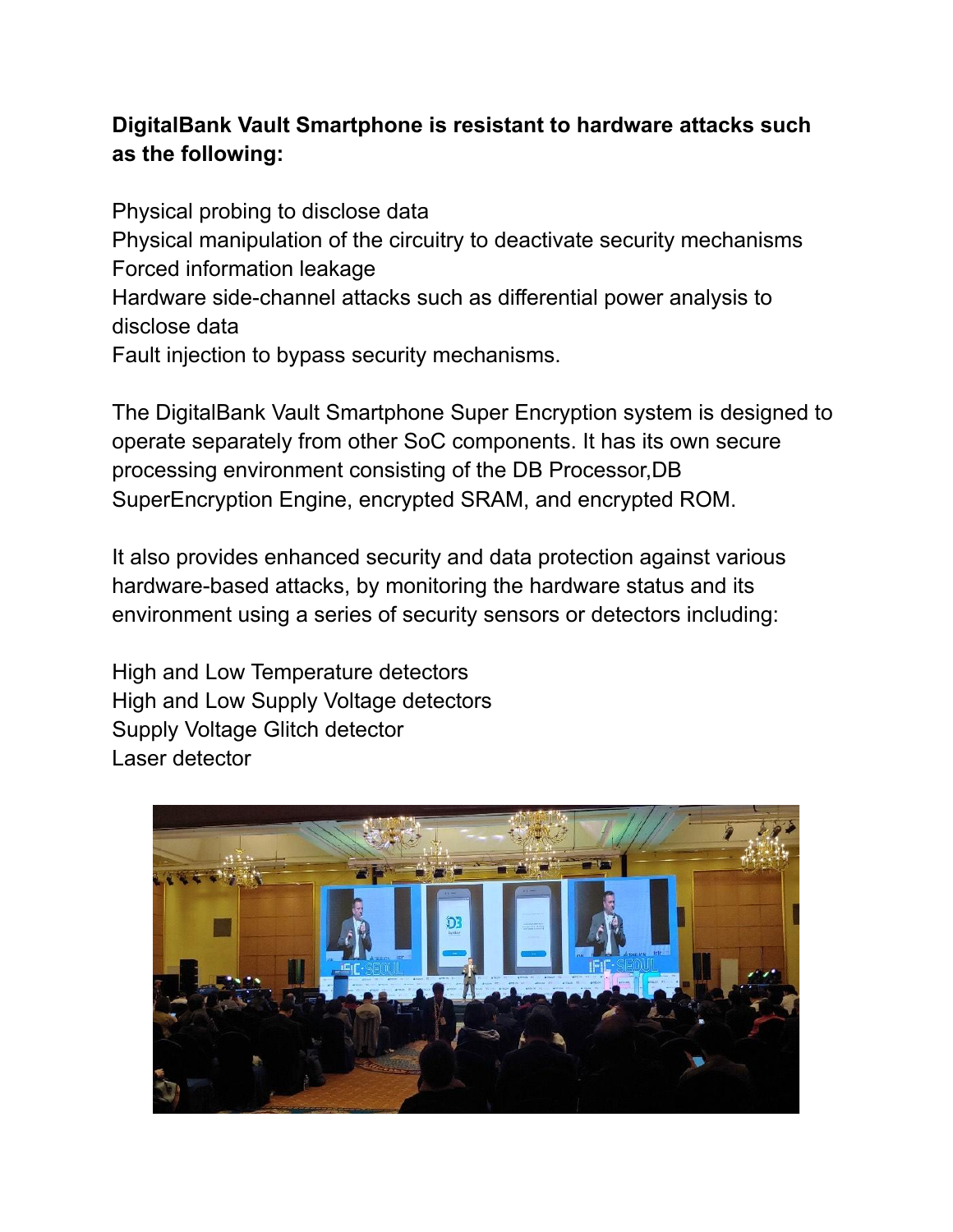#### **Only fully encrypted communication is allowed.**

Above Military Grade Quantum Safe SuperEncryption is governing all data exchanged or stored within the phone.

# **DBV BASED CELLULAR DEVICES ARCHITECTURE:**

Modified COTS phone protected against online & offline penetration.

No GPS. Anti Tracing Technology. Anti Triangulation Tracking . **Sophisticated Anti Location services** that are based on Wifi, Cell Towers, and GPS. DBV phones are taking care of all the 3 aspects of location tracking.

Phone transmitting capability is disabled forcing all communication via an additional internal ultra encrypted modem and encrypted antennas. This modem and encryption engine are built in the phone.

There is a built-in GPS jammer module. Jamming frequencies: CDMA, GSM, 3G, 4G LTE, 4G, 5G.

Towers will not be able to get the data on the cell towers, such as MMC (country code), MNC (carrier code), LAC (a code of a current cell) and cell ID (unique cell tower ID). DBV cellphones won't give the info on the cell towers they are connected to.

**Anti Spyware & Anti Malware**: Installing a malicious app or spyware on the phone is impossible, remotely or even physically , and no breach of the phone by itself is feasible.

The DBV phone provides highly secure voice calls, video conference, text chat , file transfers and other applications, completely isolated from the cellular unclassified infrastructure.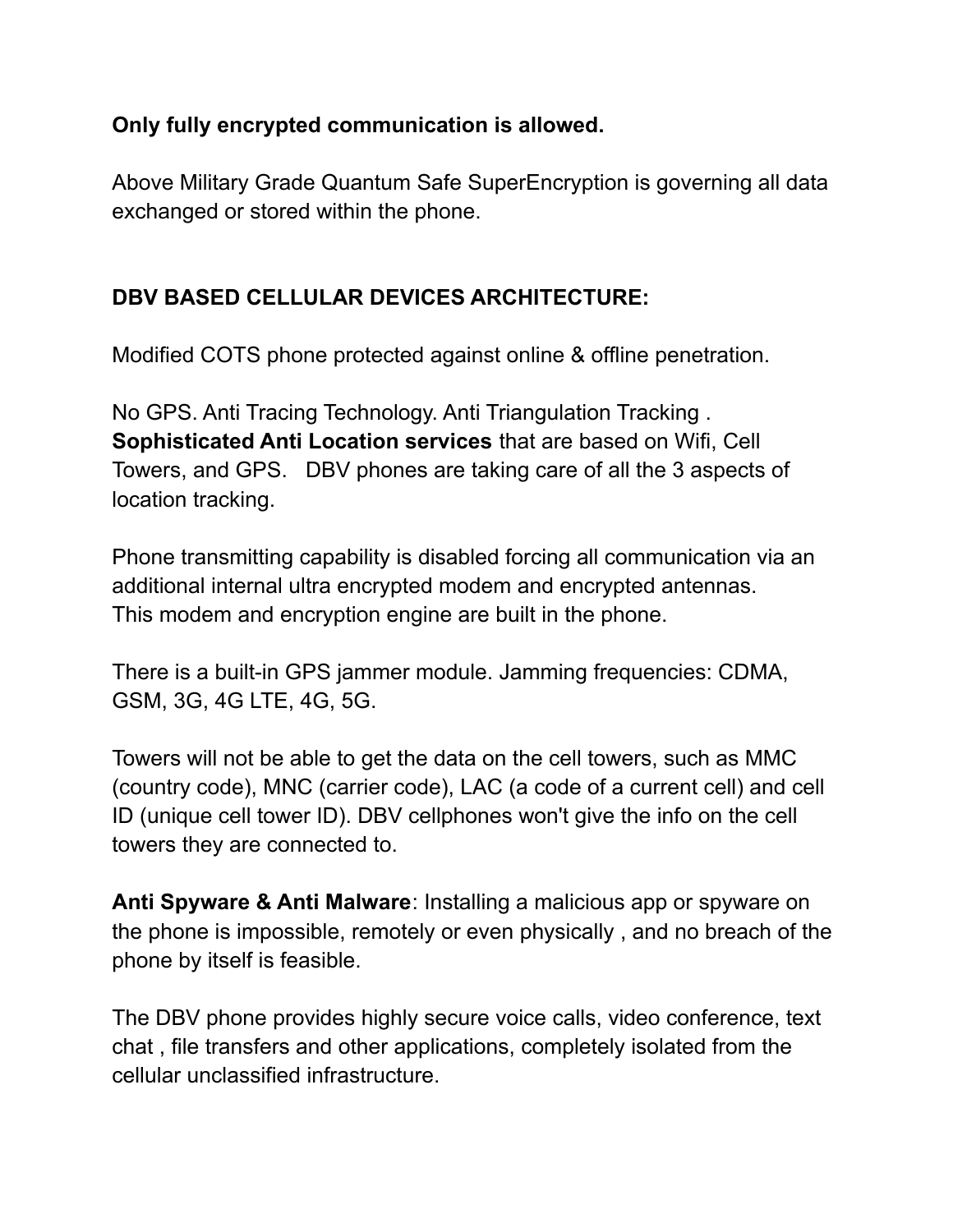The modified Samsung phone is coupled to a security module that includes an advanced encryption engine along an advanced cyber secured cellular modem. Modified phone is running a special ROM to support trusted boot and secure operations.

Ultra Encrypted Cameras. Fully Encrypted Bluetooth and Cyber Shielded Wifi connections (any single internal and external connections is cyber defended by a one time pad random encryption )

#### **Top Level Superior Security**

DBV encryption engines feature multiple isolated cores to protect from network attacks both from the red and from the black sides. Networks at both sides are equally protected by configurable deep-packet inspection (DPI) firewalls. Security monitoring services are running at all times to detect potential physical or network penetration attempts. Physical security features supported by this module is the largest set available in the industry today.

# **Revolutionary Cyber Defense Architecture**

Using the latest smart-phone technology with trusted encryption and communication provides cost-effective solutions for users that need absolute secrecy and total privacy . DBV Super encrypted phones can run on commercial cellular phone infrastructure or on dedicated tactical military or government infrastructure. The DBV crypto engines are designed and assembled using the latest smart-phones technologies and processes.

# **Compatibility**

The use of COTS Samsung phone, enables the use of standard commercial software applications widely available for Android platforms. In most cases, customers do not need to develop complex tailored applications.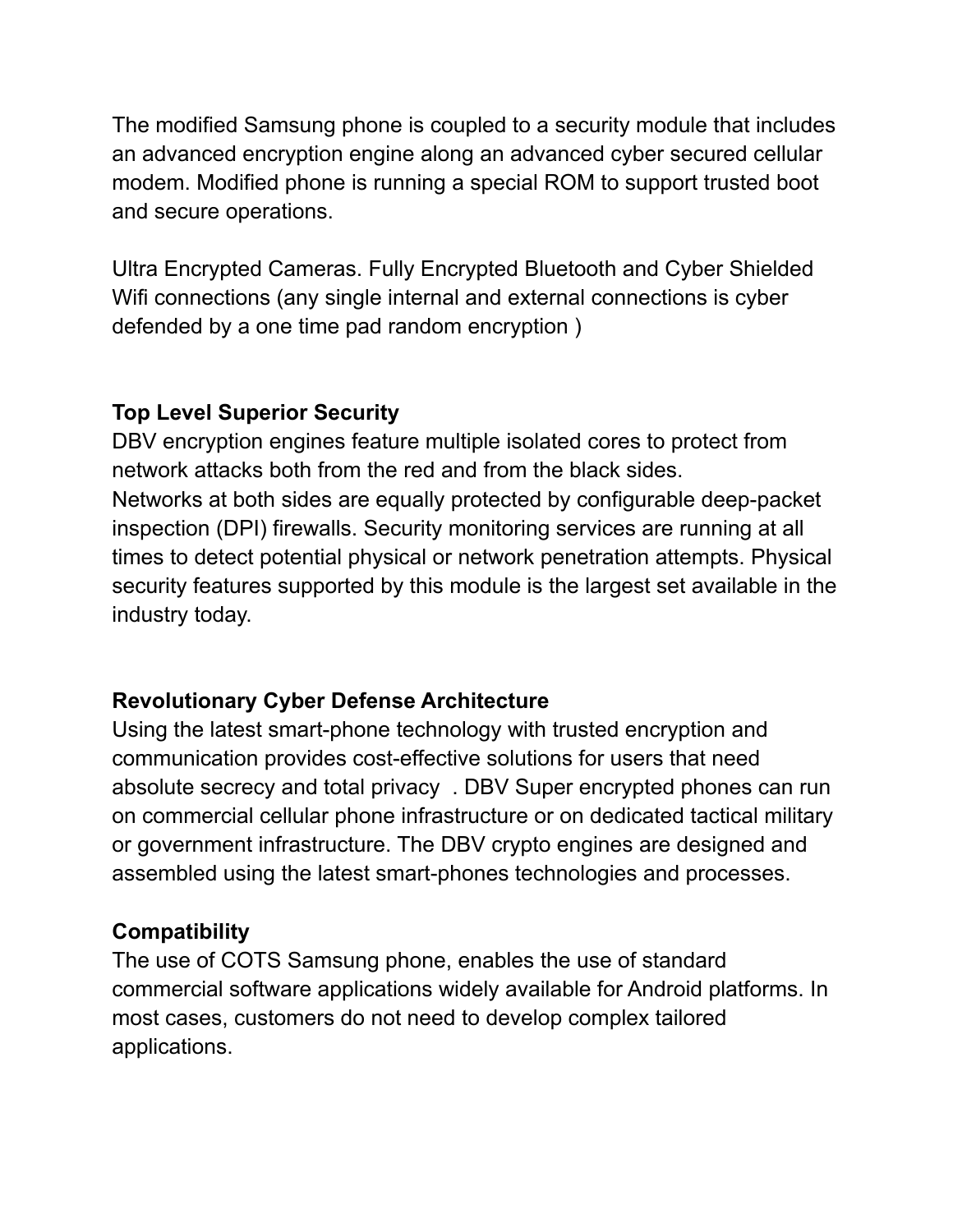No special software drivers needed to operate and to manage this product. Users may connect auxiliary tethered devices such as laptops or desktop computers. Dedicated App store having Cyber secured modified applications. Ruggedized commercial Android applications.

### **Main Hardware Changes :**

INTERNAL ANTENNAS (ENCRYPTED)

CELLULAR MODEM (ENCRYPTED)

CAMERAS (ENCRYPTED)

BLUETOOTH (ENCRYPTED)

WIFI MODULE (ENCRYPTED)

CHIPSET (ENCRYPTED)

AIR GAPPED PROCESSORS

ISOLATED ENCRYPTED TRANSMITTERS

DATA MANAGEMENT SYSTEM

MEMORY CELLS & MICROCHIPS SETS (ENCRYPTED)

This above mentioned set of cyber defense features allows the phone to to be completely resistant to all Spyware Attacks, and can be used anywhere in the World. End-to-End security architecture – the encryption system is totally isolated from the internet.

High-Bandwidth military/intelligence agencies strengthen encryption allowing Classified\Private traffic on commercial LTE/5G networks.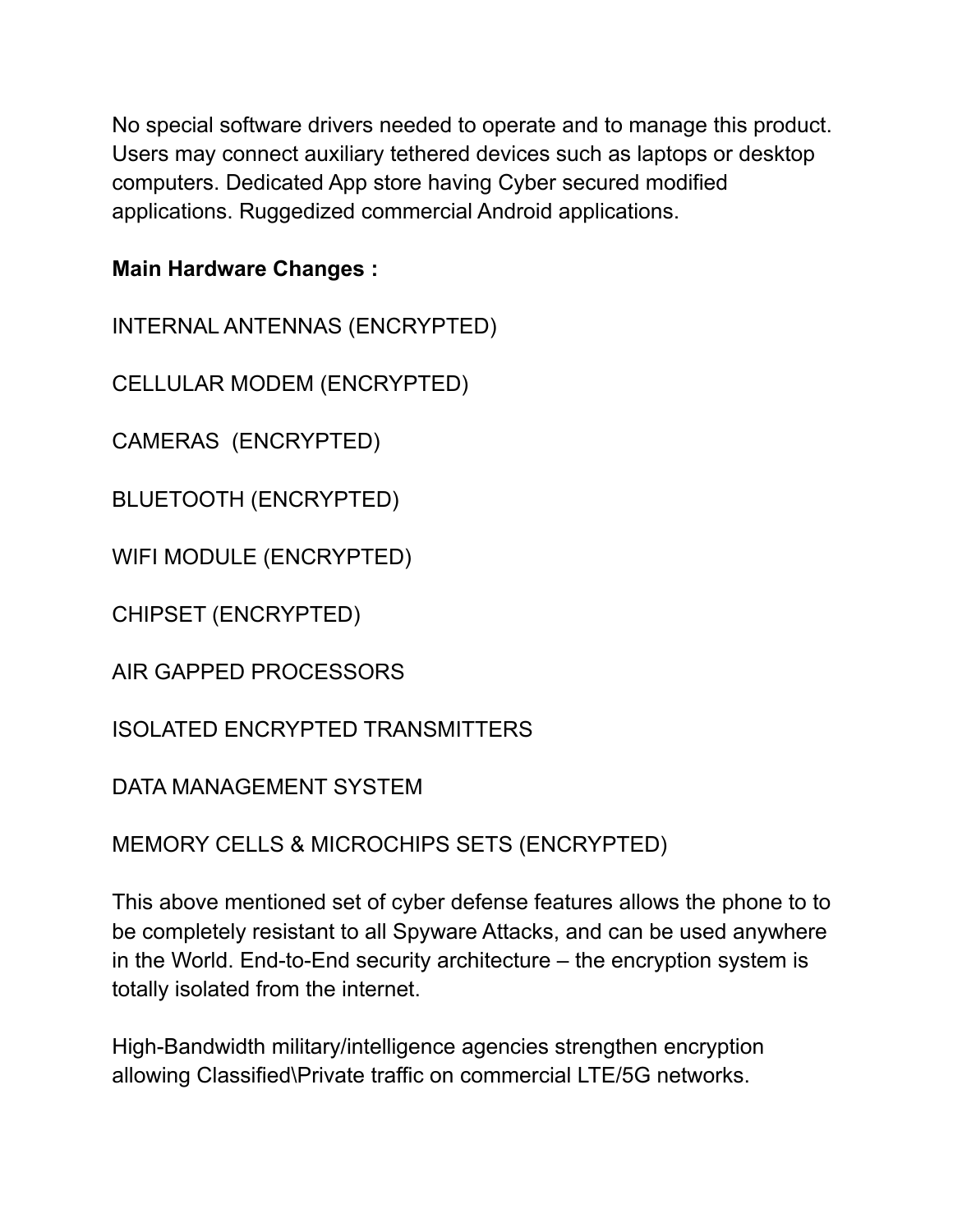

#### **The DigitalBank Vault Smartphone Processor**

The DigitalBank Vault Smartphone Processor provides the main computing power for "secret partition", providing the strongest isolation ( 100% air gapped) , the DigitalBank Vault Smartphone Processor is separated from the primary processor of the smartphone. This separation helps prevent side-channel attacks that depend on malicious software sharing the same execution core as the target software under attack.

By executing the instructions and managing data on the encrypted SRAM, the Knox Vault Processor also guarantees a physically isolated execution environment. The DigitalBank Vault Smartphone Encrypted System ROM where the secure boot loader code is located is also separated and protected by the hardware protection mechanisms.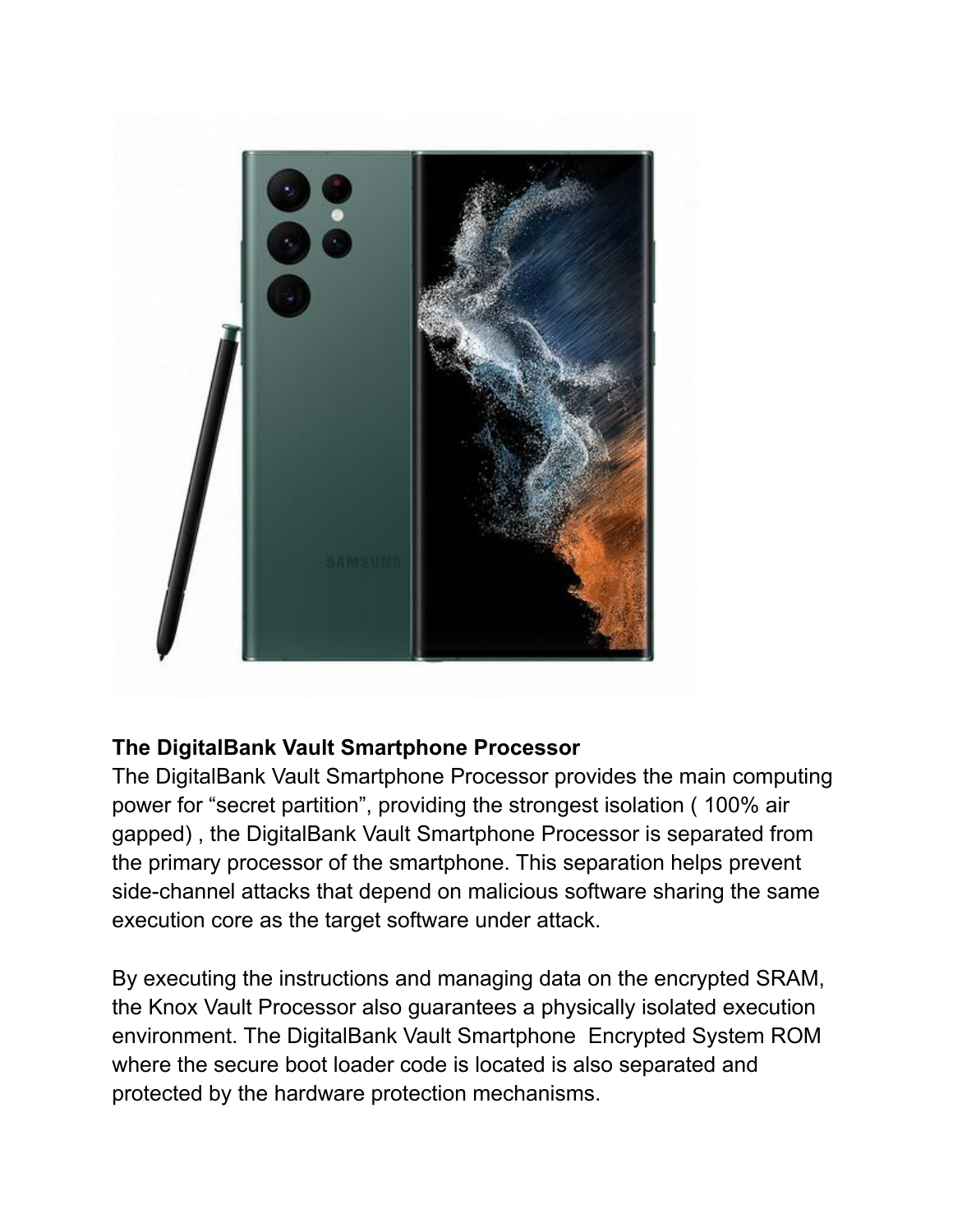When the DigitalBank Vault Smartphone Processor starts, the ROM code is loaded to SRAM. While the ROM code loads the DigitalBank Vault Smartphone Processor firmware, with the help of the modules running on the SOC main processor, the software stack of DigitalBank Vault Smartphone has its own secure boot chain.

# **DigitalBank Vault Smartphone Internal Hardware 24/7 monitor**

The DigitalBank Vault Smartphone Hardware Monitor checks for abnormal hardware status from the security sensors and detectors. The monitoring and detection cannot be affected or bypassed by any application running on the DigitalBank Vault Smartphone Processor.

# **DigitalBank Vault Smartphone SuperEncryption Engine Tech Specs :**

**1.** A hardware cryptographic module provides the following cryptographic functions:Independent Offline "Air Gapped" Self Working SuperEncryption System, not internet connected, with no servers or third party services involvement.

**2.** Mathematical Unbreakable Quantum Safe Encryption. Resist any attacks of unlimited resources. "Above Government" Level Encryption.

**3.** Random Encryption Keys Generated by the user only, just for a few milliseconds, then erased permanently from the system, not stored anywhere and never exchanged, with any third party, including the communicating counterpart, therefore encryption keys cannot be intercepted or hacked.

**4.** Totally Immune to any type of Digital Forensic Analysis, no physical extraction of data is possible, with all the most advanced forensic tools available today.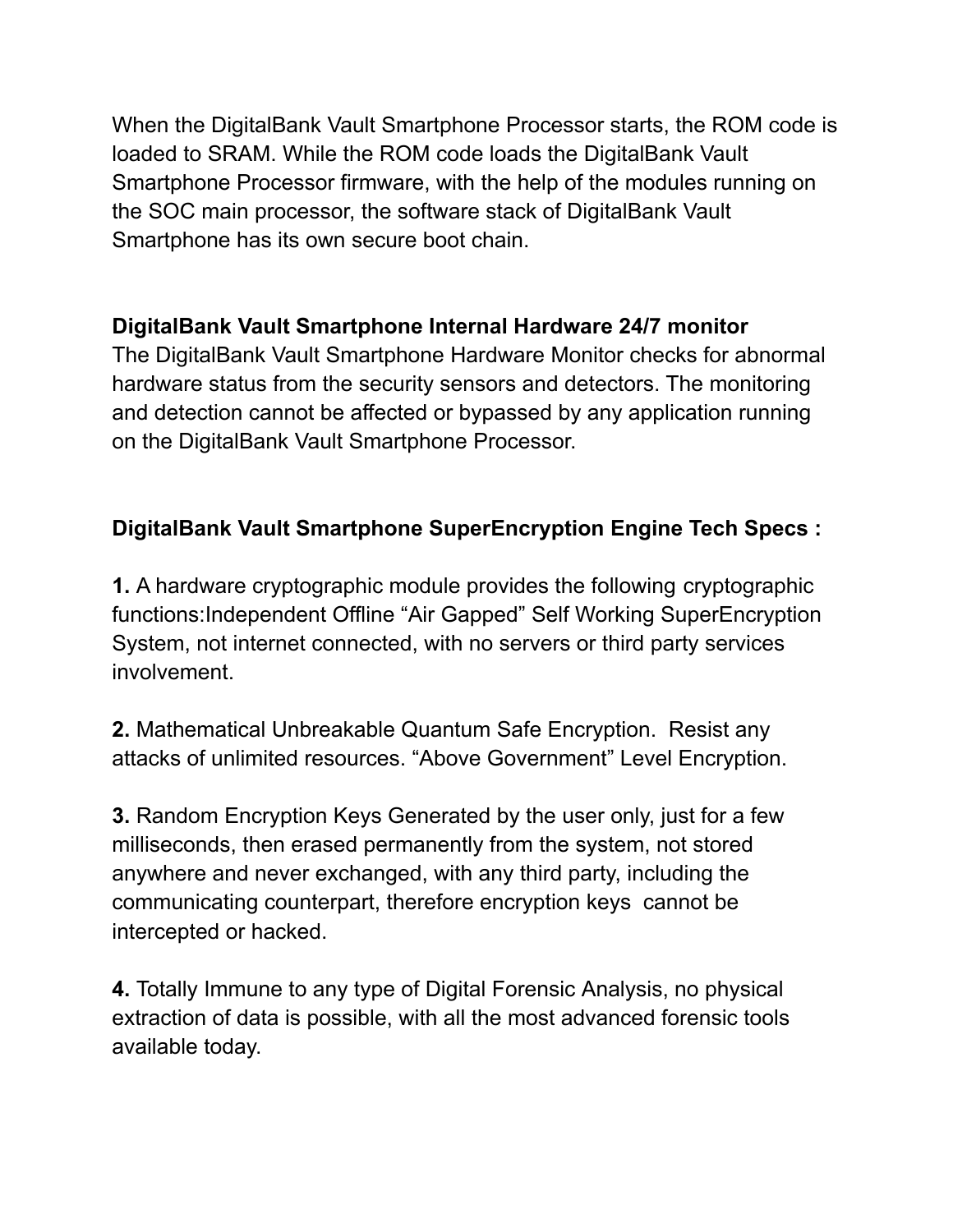**5.** SuperEncryption Proprietary technology composed of 4 Consecutive Layers of Symmetric Encryption:

A. FOREVER SECURE QUANTUM SAFE OTP One Time Pad Cipher( The User can create an infinite number of symmetric keys with just a 'passphrase', each key generated is in the length up to "one-time-pad", that is mathematically Uncrackable.

- B. AES 256
- C. Blowfish 448
- D. TwoFish 256

DigitalBank Vault Smartphone SuperEncryption is Unbreakable and Indecipherable, no matter how much computational power you will apply. "Above Government" level of encryption. Encrypted Files convey zero info about original content.

**6.** Personal, Unique, SuperEncrypted System for each client, coming with a dedicated set of encryption algorithms, allowing to create a private, individual communication network between two or more DigitalBank Vault Smartphone devices and managing encrypted databases and Peer to Peer encrypted file exchanges.

#### **7.**UNTRACEABLE COMMUNICATION NETWORK

Private Ultra Encrypted Peer to Peer, serverless communication network ,anonymous, peer to peer, SuperEncrypted, ÿor voice/video calls, text messaging, transfering of encrypted files between two remote devices, without leaving any digital trails. More Secure than any 'face to face meeting".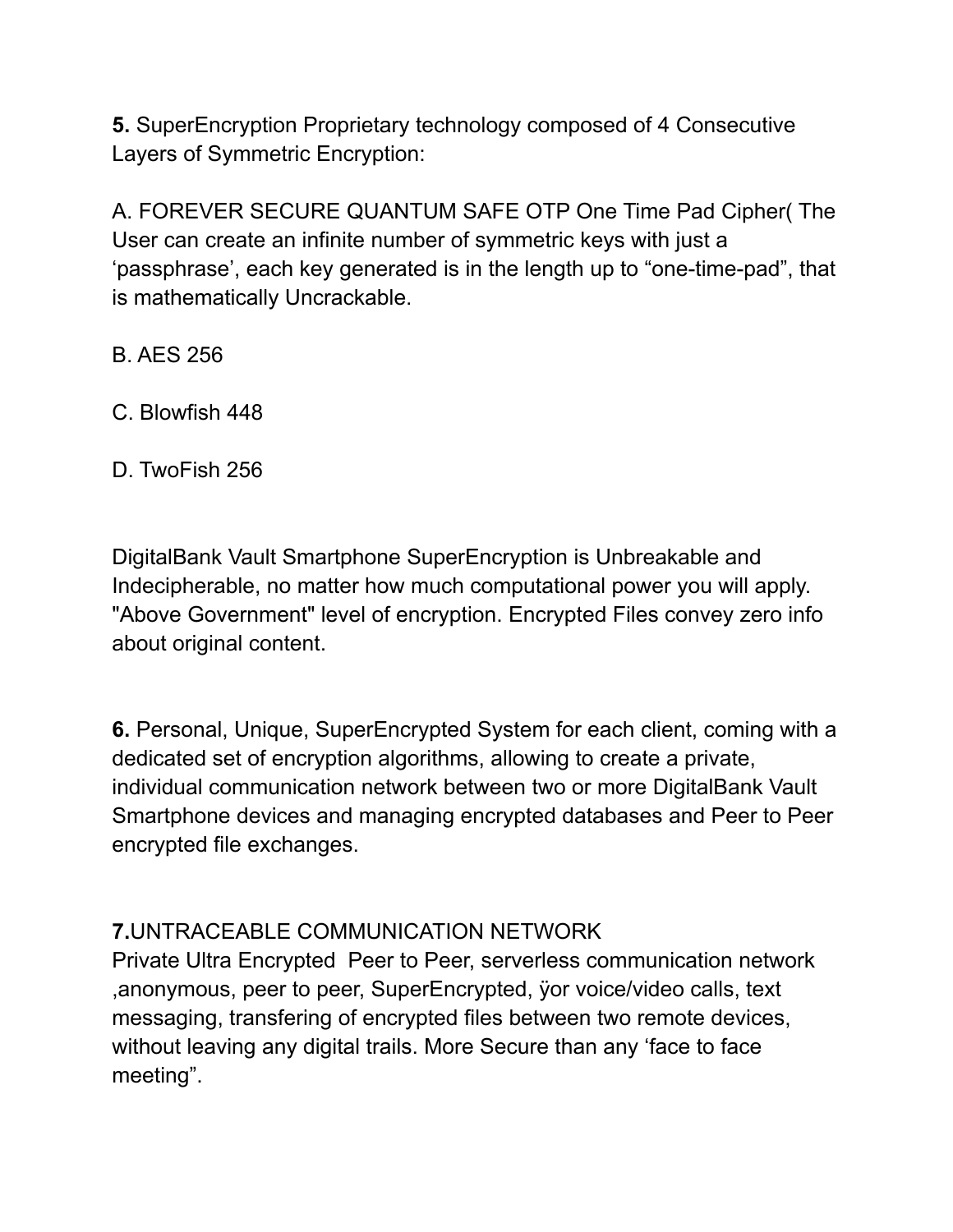

# **ANONYMOUS**

No registration or login. No authentication Needed.

# **OFFLINE**

Air Gapped. Immune to remote hacking and espionage, ransomware, malware, data breach, digital surveillance, eavesdropping, tapping,interception.

If you have secret data to exchange and you want to be absolutely sure that no state-sponsored hackers, no foreign Governments, no Intelligence agencies will be ever able to decipher the Files and communications , you need an Above Military Level DigitalBank Vault Smartphone Encryption Machine "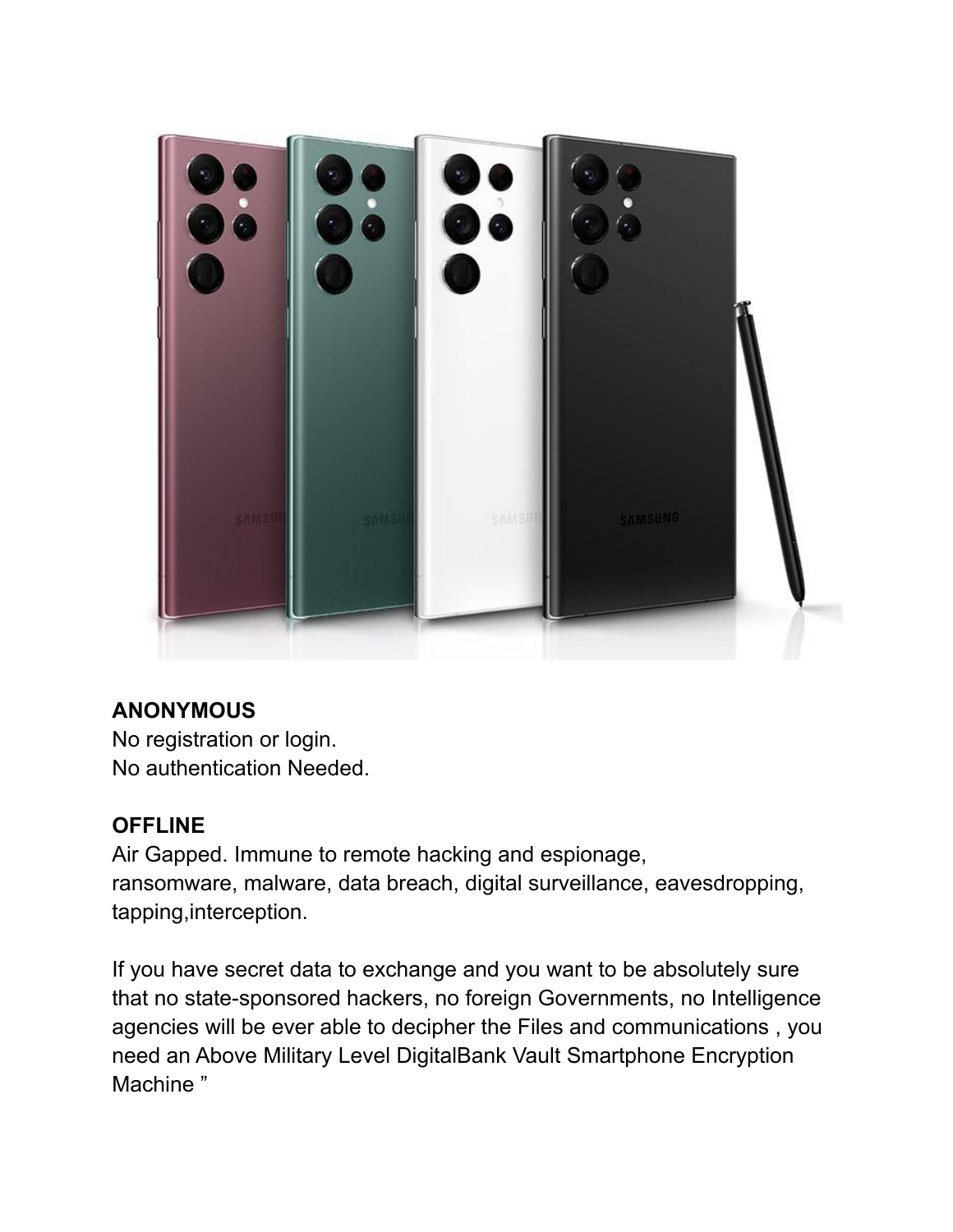#### **SERVERLESS**

Independent Offline "Air Gapped" Self Working ( Stand Alone) SuperEncryption System, not internet connected, with no servers or third party services involvement.

# **MULTI SIGNATURE- MULTI LAYER ENCRYPTION- MULTI LINGUAL**

One or more users can encrypt/decrypt files together. Security Layered Access. The DigitalBank Vault Smartphone Encryption System works in all languages.

#### **HOMOMORPHIC ENCRYPTION**

Working on SuperEncrypted Files without never decrypting them, therefore prevents exposure of unencrypted content.

#### **Protection from Attacks**

DigitalBank Vault Smartphone is tested to provide protection against the following classes of hardware probing attacks.

# **Physical probing**

An attacker might physically probe secure hardware to disclose user data or other critical information, while the data is stored in memory or being processed. The attacker directly measures information using electric contact with the secure hardware internals, using techniques commonly employed in IC failure analysis and IC reverse engineering.

#### **Physical manipulation**

An attacker might physically modify the secure hardware to change user data, secure hardware software, or security services or mechanisms. The attacker might make modifications through techniques commonly employed in IC failure analysis and IC reverse engineering. To make these modifications, the attacker identifies hardware security mechanisms, layout characteristics, or software design, including how secure hardware treats user data. Changes of circuitry or data can be permanent or temporary.